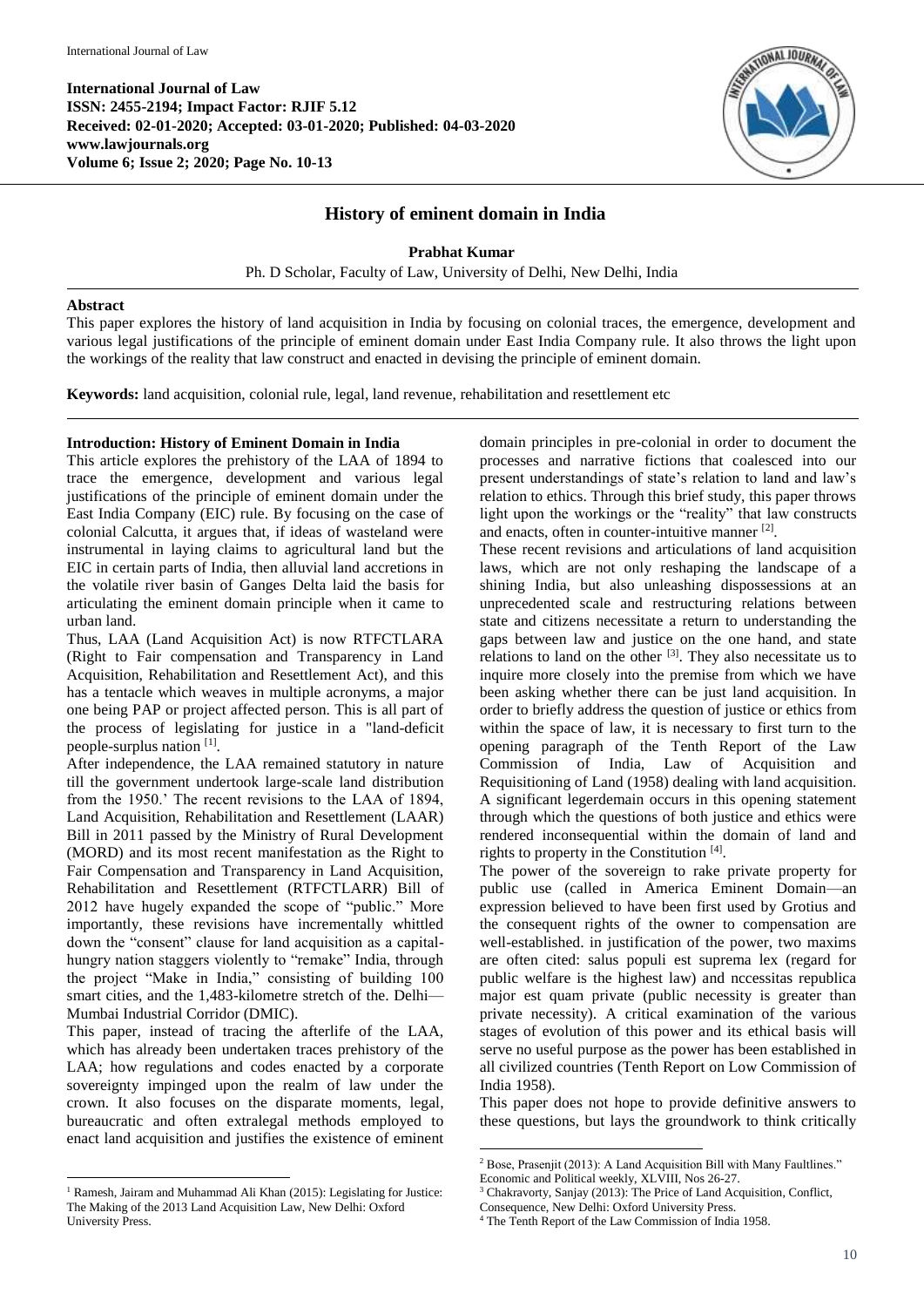about the state's relation to land (and landlessness). Is the state—land relationship one of ownership, of trusteeship, one capital extraction, or all of them? There was perhaps never one defining relation between the state and land. Scholars have argued that only with the 1984 amendment of the LAA did an open neo-liberal agenda with vastly expanded scope of eminent domain begin to gain ground <sup>[5]</sup>. The evocation of "public" purposes as one of the primary bases for eminent domain emerged only gradually. Moreover, the analysis also reveals that eminent domain principles go back at least 80 years prior to the LAA of 1894, and extensive legal debates about the existence of the provisions for sovereign claims to land were raging around the turn of the i9th century. In order to unravel the question about how the state visualize its relation to land in law and practice, I will first address two particular omissions from the Constitution which will frame the article: omissions related to the fundamental right to property and the statutory authority to grab land.

The 25th amendment of the Constitution in 1971 omitted Article 31(1), following the Supreme Court judgment popularly known as the Bank Nationalization Case. Article 31(1) guaranteed that 'No person shall be deprived of his property save by the authority of law, where the authority of law emanated only when the Parliament or state legislature passed an act, and not by executive order or fiat. It also solidified a legal process of eroding the obligation to define and pay compensation for acquisition that had begun a decade earlier. The multiple and gradual instances of citizens being stripped of their rights to their property or the right to demand just compensation were well underway for over a decade <sup>[6]</sup>.

Defining just and correct compensation began as early as in 1954 in the State of West Bengal v. Mrs. Bela Banerjee and Others (1953). The litigation defined compensation as the duty of the legislature to "ensure that what is determined as payable must be compensation, that is, a just equivalent of what the owner has been deprived of." However, within a year, the Parliament passed a bill to amend Articles 31, 31A and the Ninth Schedule to the Constitution under the Fourth Amendment Act of 1955. The reasons behind these amendments were stated as follows:

Recent decisions of the Supreme Court have given a very wide meaning to clauses (i) and (2) of Article 31. Despite the difference in the wording of the two clauses, they are regarded as dealing with the same subject. The deprivation of property referred to in clause (i) is to be construed in the widest sense as including any curtailment of a right to property. Even where it is caused by a purely regulatory provision of law and is not accompanied by an acquisition or taking possession of that or any other property right by the State, the law, in order to be valid according to these decisions, has to provide for compensation under clause (2) of the article. It is considered necessary, therefore, to restate more precisely the State's power of compulsory acquisition and requisitioning of private property and distinguish it from cases where the operation of regulatory or prohibitory laws of the State results in deprivation of property.' This is sought to be done in clause 2 of the Bill. Thus, the Parliament redefined compensation as a fixed

amount and "specified that the principles on which, and the manner in which the compensation was to be determined or given could not be called in question in any court on the ground that compensation provided by the law was not adequate. The debate about compensation did not end with that and continues to remain relevant contentious and unsettled even to this day  $[7]$ .

### **Prehistory of the LAA of 1894**

From 1793, contemporaneous with the Permanent Settlement of Bengal to 1834, a year after the Governor General of India was vested with extensive legislative powers, the merchants of the EIC passed 675 regulations. Of these, 78 continued to be in force, either wholly or partly, even following the British Raj's assumption of power in 1857. Although the 23rd section of the  $21^{St}$  Geo.III, Cap.70 passed in 1781, vested powers in the Governor General and the Council to frame regulations from time to time, it was not until 1793 that Governor General Marquis Charles Cornwallis attempted to give a formal shape to the legislative functions in the eastern colony. As scholars have noted, these new powers introduced statutory laws relating to land and property in Britain's overseas empire [8].

Land Legislation in India

One of the earliest pieces of legislation with respect to the acquisition of property was passed under the Bengal Regulation 1 of 1824:

A Regulation for enabling the officers of Government to obtain at a fair valuation land or other immovable property required for roads, canals or other public purposes, and for declaring in what manner the claims of the zamindars and of the officers in the Salt Department are to be adjusted in certain districts, where lands are required for the purposes of salt manufacture.

As stated within the regulation, it applied 'throughout the whole of the provinces immediately subject to the Presidency of Port William." Almost a quarter century later with the expansion of railways, the British passed act I of 185o to extend the provisions of the land acquisition law to the town of Calcutta "with the object of confirming the title to lands in Calcutta taken for public purpose" In Bombay, on the other hand, it was the 1839 Building Act XXVIII which for the first time enacted land acquisition legislation "for the purposes of widening or altering any existing public roads, streets, or other thoroughfare or drain or for making any new public roads, street or thoroughfare within the island of Bombay and Colaba" (LCI 2). A similar Railway Act XVII of 1850 followed the previous act in order to facilitate the transfer of land to railway authorities in the presidency town. In Madras, the trajectory was again slightly different and land acquisition laws were not enacted till the 1852 Act was passed.

Finally, following the crown takeover in 1857, one of the first acts was passed that sought to legally encode the territory of British India, which repealed all the earlier laws pertaining to acquisition. The premise of the 1857 Act was that sought to make "better provision of the acquisition of land needed for public purposes within the territories in the possession and under governance of the East India Company and for the determination of the amount of

**.** 

**<sup>.</sup>** <sup>5</sup> Ramanathan, Usha (2011): Land Acquisition, Eminent Domain and the 2011 Bill, Economic and Political weekly, XLVI, No.44-45.

<sup>6</sup> Rustom Cavasjee Cooper vs. Union of India AIR 1970 SC 564 : (1970) 3 SCR 530 : (1970) 1 SCC 248

<sup>7</sup>State of West Bengal v. Mrs. Bela Banerjee and Others 1954 AIR 170 1954 SCR 558

<sup>8</sup> Guha Bernard S (1996): colonialism and Its Forms of Knowledge: The British in India, Princeton University Press.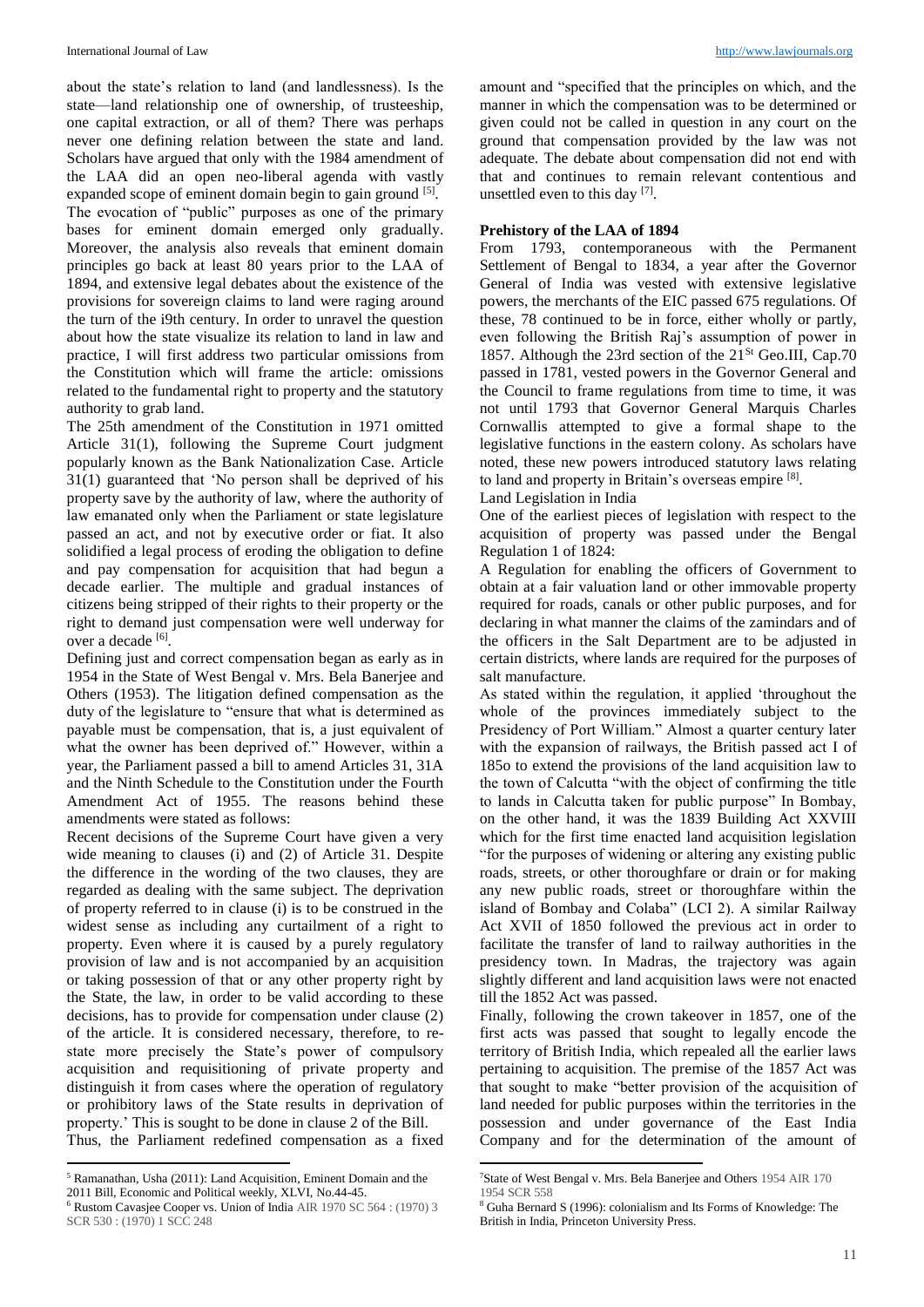compensation to be paid for the same.

The 1824 Regulation I of the Bengal Code had two purposes, one was to acquire land at a "fair price" for the construction of "roads, canals, or other public purposes, and the second one dealt with the contentious issue of landrequired for salt manufacture. The first purpose gave the EIC rights to acquire "private property" at a time when it only- had rights to tax, draw revenue and trade. This consolidated the various forms of legal machinations that enacted everyday forms of conquest by wresting land (and not just extracting revenue) from the indigenous populations. With the coming of the Indian Railways during the first half of 1850s, and the subsequent changes to the laws pertaining to acquiring private property expanded the scope of the public. The 1850s regulation mentioned above in the Bengal, Bombay and Madras presidencies enabled the Company, for the first time, to acquire private property in the name of public purposes on behalf of private companies. Is this a colonial version of what we today call a PPP? Finally, Act IV, the LAA of 1870: An Act for the Acquisition of Land for Public Purposes and for Companies equated public and private interest in the expansion of the colonial state's eminent domain. These rulings leading up to the 1894 LAA entirely remapped state authority, the subject's rights and legal scope of the question arises upon what rights-whether natural on liberal-through which colonial officials sought to justify their right to eminent domain? What forms of eminent domain principles existed, if at all, prior to the coiming of the British? How were new legal fictions enacted to produce eminent domain in Britain's Eastern colony under the guise of just and fair rule? Before turning to bureaucratic reasoning and extralegal architecture employed to get land for the construction of the Strand Bank in Calcutta, let us briefly turn to how both British and Indian legal scholars read and understood the existing laws pertaining to state or eminent domain [9] .

Phillips discerningly points out that, in the absence of written material, an investigation into the practiced law revealed that cultivated land was the property of him who cut away the wood, or who cleared and tilled it [10].

Although he argues that, based on the extant textual sources, while it was not clear whether the owner had rights to the soil, or only to its produce, it was nonetheless emphatically stated that the sovereign's right did not go beyond "oneeighth, one-sixth or one- t These numbers changed according to prosperity, war and urgent necessities that a king might encounter. Given that, the king's rights over land are restricted only to the produce of the land, or the minerals under the earth, Phillips concludes that this would seem to indicate something less than an absolute or exclusive right to the soil in either (king, or the tiller). The share of the king is what we shall meet with in all our future enquiries as the land revenue.

Phillips was not the first British official to point out the misrecognition of propriety rights upon which the EIC built up its revenue system. A similar claim can be found in a contemporary work by a Bengal civil servant and legal

**.** 

scholar C D Field, who is perhaps most well-known for his book, The Law of Evidence in British India. After mentioning the impossibility of ascertaining property rights and noting the "asperity" with which the debate about land tenure in India was conducted, Field then demonstrates that the entire debate rests upon a fallacious premise. In his chapter on "The Tenure of Land in the Bengal Presidency," attached to the Regulations of the-Bengal Code Book (1875), he says.

And so it happened that to the English Gentleman possessed of marvelous energy, great ability, the highest honesty of purpose, and spotless integrity, but destitute of that light which alone could have guided them to the truth fell the task of solving this problem (of understanding existing land tenure). And the solution appeared to them to depend UOH the answer to this question—'who owns the  $land$  [11]?

There is reason to believe that the first administrators of the Company's territory in India had similar vague notions of the law of real property in their own country. A very strong indication of this is the use of the word 'estate,' which in legal phraseology means the quantity of interest in realty owned by an individual, the aggregate of the rights over land vested in particular person. The dimension of this interest may vary very considerably, e g, an estate for life, an estate-tail, an estate in fee-simple, none of which phrases carried the idea of owning the land itself. (...) In popular phraseology the word 'estate' is applied to the land itself, and this is the way in which it was applied in India by the first administrators, and has continued to be applied down to the present hour (see the Bengal Regulations passim, more generally. Had they started with the right use of the word, they would not have searched for an ownership which they never found, because no such things ever existed: but would have sought to discover what were the 'estates' in land in India; and it would soon have been clear to them that no estates existed similar to those in England; that the carving was in fact done on a different principle, the thing cut up being the same in both countries, but the English system of cutting being different, more exact and intricate.

## **The Sovereign's Right in Land**

In this section I turn to an unpublished report from the judicial proceedings of the Bengal Presidency which, in spite of not being part of the published laws discussed in the earlier sections, had a thick afterlife in the everyday practices of power enacted by the Company.

Around 1804—05, the River Hooghly started changing in its course as it flowed to the Bay of Bengal, resulting in the sedimentation of "shoals and mudflat" along Calcutta's western bank. Calcutta, located at the edge of this active delta, was exposed to the vagaries of the shifting river course. The deposit created a large strip of land and rendered obsolete the first survey of urban property conducted by the revenue officials in 1797." The decades following the emergence of the strip of land, especially from 1820 to 1860, marked a crucial period in establishing and amending land acquisition laws in Bengal and the creation of the idea of eminent domain, By the 1820s, the Hooghly had meandered so far West that it had deposited alluvial land approximately four miles long and roughly half a mile

<sup>9</sup> Singha, Radhika (1998): A Depositism of Law: Crime and Justice in early Colonial India, Delhi Oxford University Press. Waherbook, David (1981)" Law Agrarian Society in Colonial India" Modern Asian Studies 15(3):648- 721.

<sup>&</sup>lt;sup>10</sup> Philips Arthur (1874-75): The Law Relating to Land Tenure of Lower Bengal, Tagore Law Lecture Series.

**<sup>.</sup>** <sup>11</sup> Field, C D (1875): The Regulation of Bengal Code in Calcutta: Thaker and Spink.